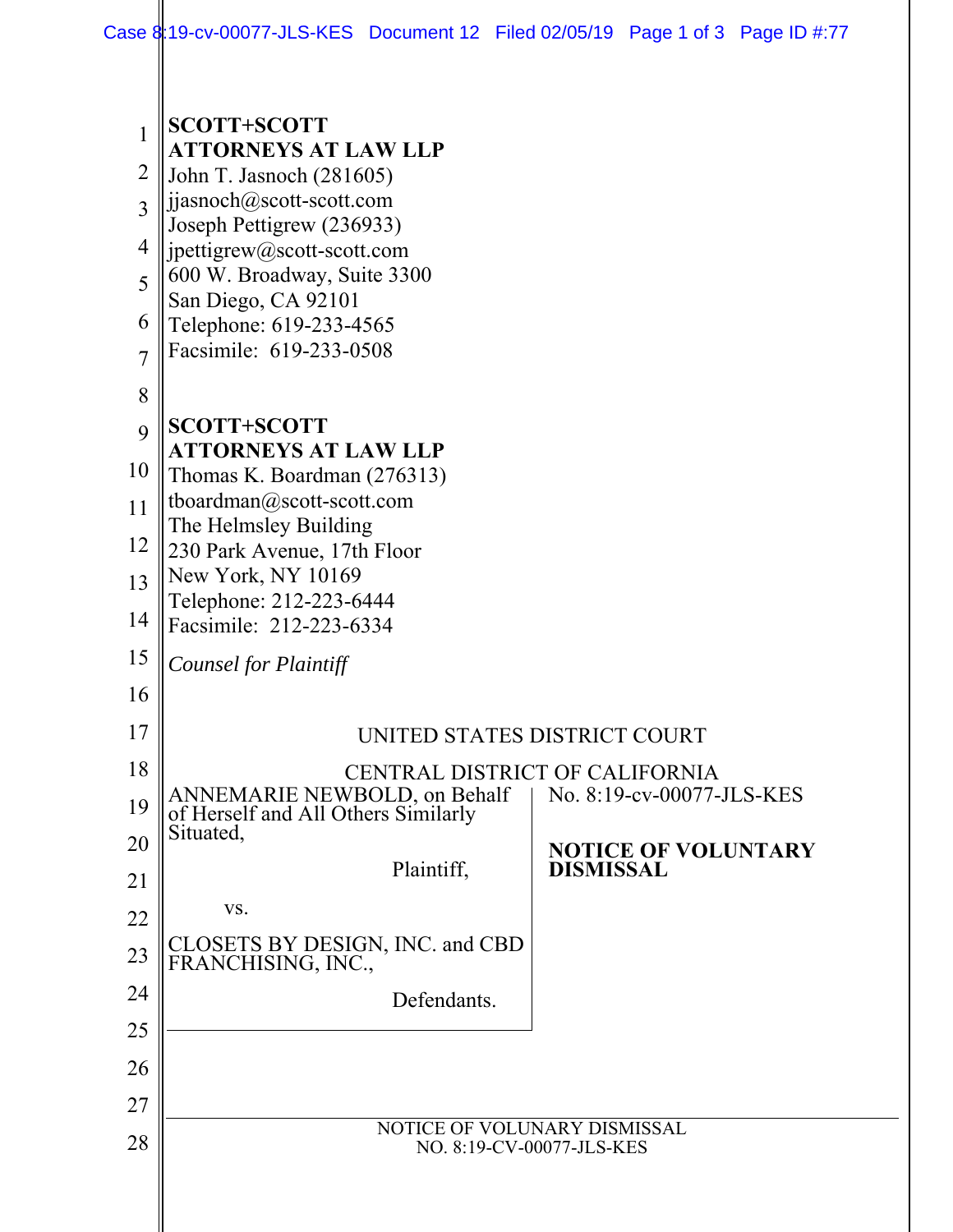| Pursuant to Rule $41(a)(1)(A)(i)$ of the Federal Rules of Civil Procedure,       |                                                            |  |
|----------------------------------------------------------------------------------|------------------------------------------------------------|--|
| Plaintiff Annemarie Newbold ("Newbold") voluntarily dismisses her action         |                                                            |  |
| captioned Newbold v. Closets by Design, Inc., No. 8:19-cv-00077-JLS-KES, without |                                                            |  |
| prejudice. Defendants have not answered or moved for summary judgment.           |                                                            |  |
|                                                                                  |                                                            |  |
| DATED: February 5, 2019                                                          | Respectfully submitted,                                    |  |
|                                                                                  | <b>SCOTT+SCOTT</b>                                         |  |
|                                                                                  | <b>ATTORNEYS AT LAW LLP</b>                                |  |
|                                                                                  | s/John T. Jasnoch                                          |  |
|                                                                                  | John T. Jasnoch (281605)                                   |  |
|                                                                                  | jjasnoch@scott-scott.com                                   |  |
|                                                                                  | Joseph A. Pettigrew (236933)<br>jpettigrew@scott-scott.com |  |
|                                                                                  | 600 W. Broadway, Suite 3300                                |  |
|                                                                                  | San Diego, CA 92101<br>Telephone: 619-233-4565             |  |
|                                                                                  | Facsimile: 619-233-0508                                    |  |
|                                                                                  | <b>SCOTT+SCOTT</b>                                         |  |
|                                                                                  | <b>ATTORNEYS AT LAW LLP</b>                                |  |
|                                                                                  | Thomas K. Boardman (276313)                                |  |
|                                                                                  | tboardman@scott-scott.com<br>The Helmsley Building         |  |
|                                                                                  | 230 Park Avenue, 17th Floor                                |  |
|                                                                                  | New York NY 10169                                          |  |
|                                                                                  | Telephone: 212-223-6444<br>Facsimile: 212-223-6334         |  |
|                                                                                  |                                                            |  |
|                                                                                  | <b>Counsel for Plaintiff</b>                               |  |
|                                                                                  |                                                            |  |
|                                                                                  |                                                            |  |
|                                                                                  |                                                            |  |
|                                                                                  | 2                                                          |  |
|                                                                                  | NOTICE OF VOLUNARY DISMISSAL<br>NO. 8:19-CV-00077-JLS-KES  |  |
|                                                                                  |                                                            |  |
|                                                                                  |                                                            |  |
|                                                                                  |                                                            |  |